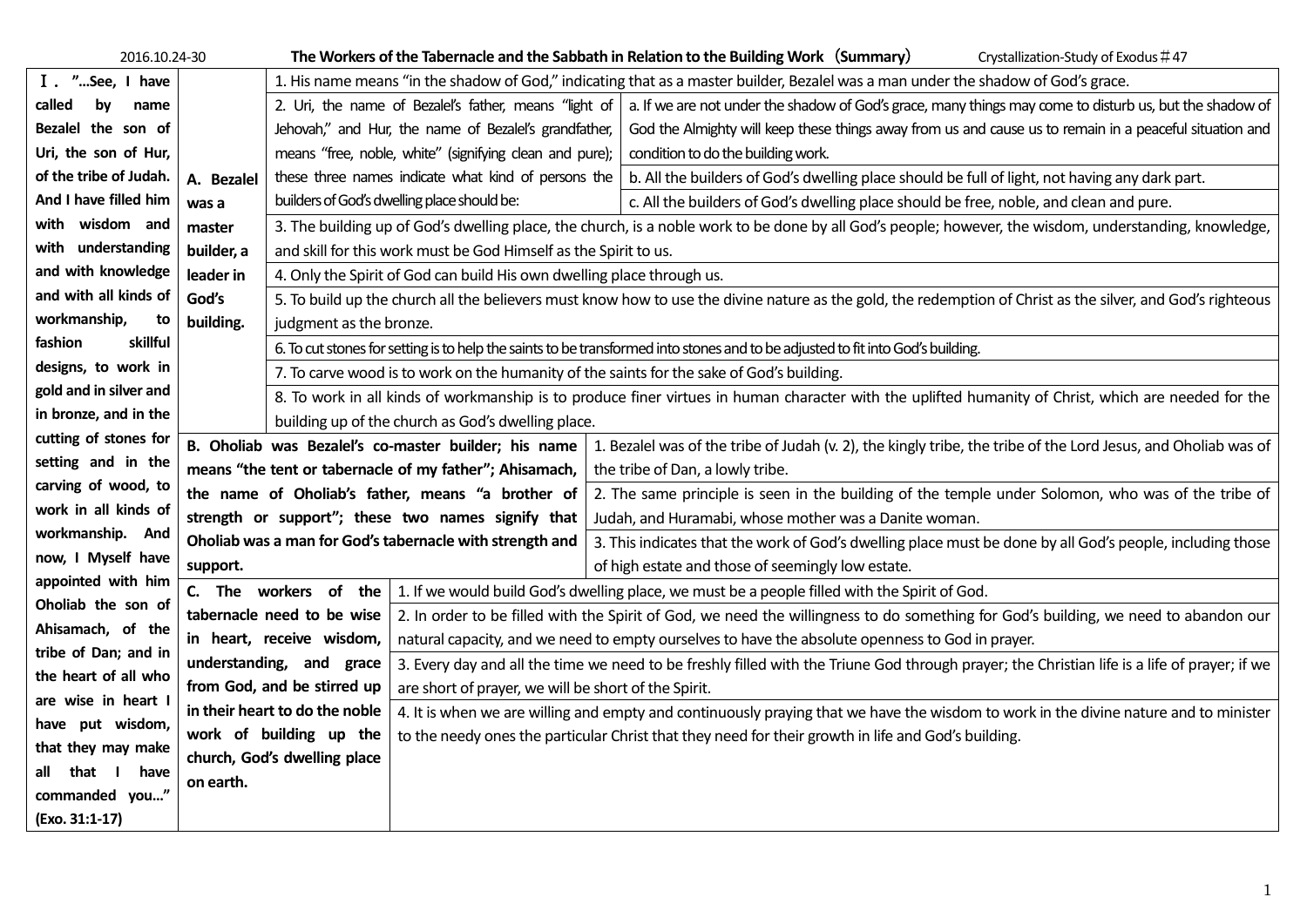| $\mathbf{I}$ . The<br>Sabbath<br>follows the<br>charge for the<br>building of the<br>tabernacle |                                                                                                                                                                           |                                                                                                                                                                               | 1. On the seventh day God "rested and was refreshed"; He looked at man and said, "Very good," resting from His work of        |  |  |
|-------------------------------------------------------------------------------------------------|---------------------------------------------------------------------------------------------------------------------------------------------------------------------------|-------------------------------------------------------------------------------------------------------------------------------------------------------------------------------|-------------------------------------------------------------------------------------------------------------------------------|--|--|
|                                                                                                 | A. Exodus 31:13 and 16 through 17 say,                                                                                                                                    | creation.                                                                                                                                                                     |                                                                                                                               |  |  |
|                                                                                                 | "You shall surely keep My Sabbaths; for                                                                                                                                   | 2. Man was God's refreshment-God created man in His own image with a spirit so that man could fellowship with God and be                                                      |                                                                                                                               |  |  |
|                                                                                                 | it is a sign between Me and you                                                                                                                                           | God's companion and counterpart.                                                                                                                                              |                                                                                                                               |  |  |
|                                                                                                 | throughout your generations, that you                                                                                                                                     | 3. Man's<br>first day<br>was a day<br>of rest and<br>enjoyment                                                                                                                | a. God rested because He had finished His work and was satisfied; God's glory was manifested because man had                  |  |  |
|                                                                                                 | may know that I am Jehovah who                                                                                                                                            |                                                                                                                                                                               | His image, and His authority was about to be exercised for the subduing of His enemy, Satan; as long as man                   |  |  |
|                                                                                                 | sanctifies youTherefore the children of                                                                                                                                   |                                                                                                                                                                               | expresses God and deals with God's enemy, God is satisfied and can rest.                                                      |  |  |
|                                                                                                 | Israel shall keep the Sabbath, to observe                                                                                                                                 |                                                                                                                                                                               | b. Later, the seventh day was commemorated as the Sabbath (Exo. 20:8-11); God's seventh day was man's first                   |  |  |
|                                                                                                 | Sabbath<br>throughout<br>their<br>the                                                                                                                                     |                                                                                                                                                                               | day; after man was created, he did not join in God's work, but he entered into God's rest.                                    |  |  |
|                                                                                                 | generations as a perpetual covenant. It                                                                                                                                   |                                                                                                                                                                               | c. Man was created not to work but to be satisfied with God and rest with God (cf. Matt. 11:28-30); the Sabbath               |  |  |
|                                                                                                 | is a sign between Me and the children                                                                                                                                     |                                                                                                                                                                               | was made for man, not man for the Sabbath.                                                                                    |  |  |
|                                                                                                 | of Israel forever; for in six days Jehovah                                                                                                                                |                                                                                                                                                                               | d. The rest in Genesis 2:2 is a seed that develops through the Bible and is harvested in Revelation; the                      |  |  |
|                                                                                                 | made heaven and earth, and on the                                                                                                                                         |                                                                                                                                                                               | development of this seed includes the rest of the Sabbath day and the rest of the good land in the Old Testament,             |  |  |
|                                                                                                 | seventh day He rested and was                                                                                                                                             |                                                                                                                                                                               | the rest of the Lord's Day in the New Testament, and the rest of the millennial kingdom.                                      |  |  |
|                                                                                                 | refreshed":                                                                                                                                                               |                                                                                                                                                                               | e. The consummation of rest is the rest of the new heaven and new earth with the New Jerusalem, in which all                  |  |  |
|                                                                                                 |                                                                                                                                                                           |                                                                                                                                                                               | the redeemed saints will express God's glory and reign with God's authority for eternity.                                     |  |  |
|                                                                                                 |                                                                                                                                                                           |                                                                                                                                                                               |                                                                                                                               |  |  |
|                                                                                                 | B. Man's first day being a day of rest established a divine principle–God first supplies us with enjoyment, and then we work together with Him; we need to be one         |                                                                                                                                                                               |                                                                                                                               |  |  |
|                                                                                                 | with God in His work; this requires that we enjoy Him.                                                                                                                    |                                                                                                                                                                               |                                                                                                                               |  |  |
|                                                                                                 | C. At Pentecost the disciples were filled with the enjoyment of the Lord at 9 A.M.; then Peter and the eleven stood to work together with the Lord.                       |                                                                                                                                                                               |                                                                                                                               |  |  |
|                                                                                                 | D. With God it is a matter of working and resting; with man it is a matter of resting and working; then we work with the Lord by being one with Him.                      |                                                                                                                                                                               |                                                                                                                               |  |  |
|                                                                                                 | E. When we take Him and enjoy Him as our real Sabbath rest, He will be our strength to work and our energy to labor.                                                      |                                                                                                                                                                               |                                                                                                                               |  |  |
|                                                                                                 | F. As God's people, we should bear a sign that we need God to be our strength, energy, and everything so that we may be able to work together with Him for the            |                                                                                                                                                                               |                                                                                                                               |  |  |
|                                                                                                 | building up of the church as Christ's Body; this honors and glorifies Him.                                                                                                |                                                                                                                                                                               |                                                                                                                               |  |  |
|                                                                                                 | G. When we work for God without enjoying Him and without being one with Him, the result is spiritual death and the loss of the fellowship in the Body.                    |                                                                                                                                                                               |                                                                                                                               |  |  |
|                                                                                                 | H. The sign that we bear is that we rest with God, enjoy God, are refreshed with God, and are filled up with God first; then we work together with the very One who fills |                                                                                                                                                                               |                                                                                                                               |  |  |
|                                                                                                 | us in oneness with Him.                                                                                                                                                   |                                                                                                                                                                               |                                                                                                                               |  |  |
|                                                                                                 | I. He is our rest, our refreshment, our energy, our strength, and our everything for ministering the word of God.                                                         |                                                                                                                                                                               |                                                                                                                               |  |  |
|                                                                                                 |                                                                                                                                                                           | 1. Keeping the Sabbath is an eternal covenant assuring God that we will be one with Him by first enjoying Him and then working<br>with Him, for Him, and in oneness with Him. |                                                                                                                               |  |  |
|                                                                                                 | J. This is an eternal covenant, an                                                                                                                                        |                                                                                                                                                                               |                                                                                                                               |  |  |
|                                                                                                 | eternal contract with God.                                                                                                                                                |                                                                                                                                                                               | 2. The mentioning of the Sabbath here indicates that everything related to the tabernacle and its furniture leads us to God's |  |  |
|                                                                                                 |                                                                                                                                                                           |                                                                                                                                                                               | Sabbath, with its rest and refreshment in the enjoyment of what God has purposed and done.                                    |  |  |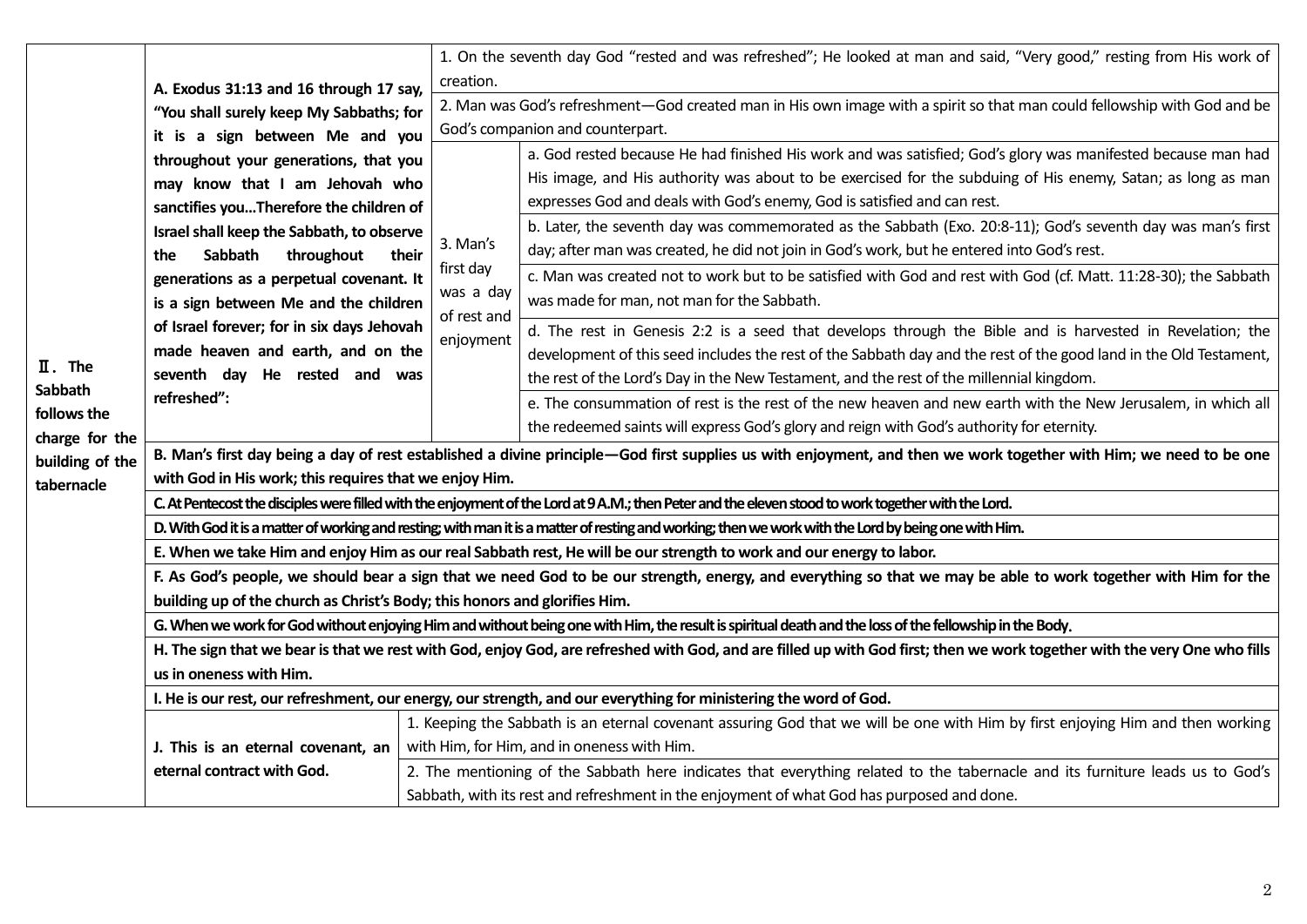① **Outline**:**The building up of God's dwelling place, the church, is a noble work to be done by all God's people; however, the wisdom, understanding, knowledge, and skill for this work must be God Himself as the Spirit to us. Only the Spirit of God can build His own dwelling place through us.**

*[Although] you have the willingness to do something for God's building… you must realize that your natural capability has to be altogether abandoned… God treasures your willingness, which He initiated, but your capability – what you can do, what you know – in God's estimation means nothing. If you will reject your ability, this abandonment will give God the ground to come in and fill you. First you need the willingness; then God needs your openness. Even real experience of the church life have to be emptied out. Every day, all the time, you and I in the leadership of the churches need to be freshly filled with the Triune God.* 

 You need to learn the knowledge and skills in the world. Moses in the Old Testament, and Paul in the New Testament were most-used by God, both of them had received the highest education when they were young. In order for God to use you, you need to receive the highest possible education. After receiving the education, you should not be relying on your natural ability, but you need to empty and open to the Lord, and fill with the Spirit of the Lord.

 God rejected both Moses and Paul, when they were trying to serve God with their natural abilities. God recognized their abilities as worthless. If you do not open yourself to God and fill by the Spirit of God, you will not be able to participate in the eminent work of building the church.

 When you join the brothers and sisters while serving, you should not think you could do it by simply copy and paste your previous experience. Do not resort to the experience in the past even if it was useful, if you do not open to God, call upon His name, and fill by the Spirit of the Lord, such service can never be useful for the building. This principle is not only important for serving the church, but it is also the same for properly taking care of your affairs at work and the chores at home.

② **Outline**:**Bezalel was of the tribe of Judah, the kingly tribe. However, Oholiab came from the tribe of Dan, a lowly tribe. The same principle is seen in the building of the temple under Solomon and Huram-abi. Solomon, who was of the tribe of Judah, and Huram-abi, whose mother was a Danite woman. This indicates that the work of God's dwelling place must be done by all God's people, including those of high estate and those of seemingly low estate.**

 The master builders for building the tabernacle were Bezalel of the noble family and Oholiab of the lowly family. The work of God's building indicates the need to serve in combination of various types of people. The church building is necessary to have noble people, but also needs those who are not. Brothers needed, sisters also required. Not only there is a need for saints who speak Japanese, but also the Chinese speaking saints, the English speaking saints, and the Korean speaking saints, not only the saints of the yellow race, but also black, white, and all kinds of people are in need of blending. Do not be like a person in the world, judge a person from the outside (education, social status, family background and so forth) only. As they are members of the Body useful within the building up of the Lord.

③ **Outline**:**When we take Him and enjoy Him as our real Sabbath rest, He will be our strength to work and our energy to labor. When we work for God without enjoying Him and without being one with Him, the result is spiritual death and the loss of the fellowship in the Body.** 

**1 Corinthians 15:10 But by the grace of God I am what I am; and His grace unto me did not turn out to be in vain, but, on the contrary, I labored more abundantly than all of them, yet not I but the grace of God which is with me.**

 *In the church life, we may do many things without first enjoying the Lord, and without serving with the Lord and by being one with the Lord. That kind of service results in the suffering of spiritual death. Whenever, we serve in that way, we cut ourselves off from the fellowship in the Body.*

 The most important thing for you as a person is, enjoy the Lord first and rest with Him. In a crowded train on the way to work, many people fill with bitterness before work, and are having painful expression on their faces. However, you as a believer in the Lord need to pay attention that you enjoy the Lord, rest in the Lord and are always happy in the Lord. Whether you have rest and joy is a barometer to show your spiritual health. When you enjoy the Lord as the rest, you can have strength for work. You enjoy the Lord with the brothers and sisters every morning and bring the rest and joy to work, and conduct business with energy. You are God's people, and God is your energy, you should be a person filled with energy. You should never have the same kind of life as the people who do not have God.

 You will never be in control of your work or do a good job if you twisted around the work in your business life. The secret to become an excellent performer in your company is to enjoy the Lord, and execute the work with rest, joy and energy.